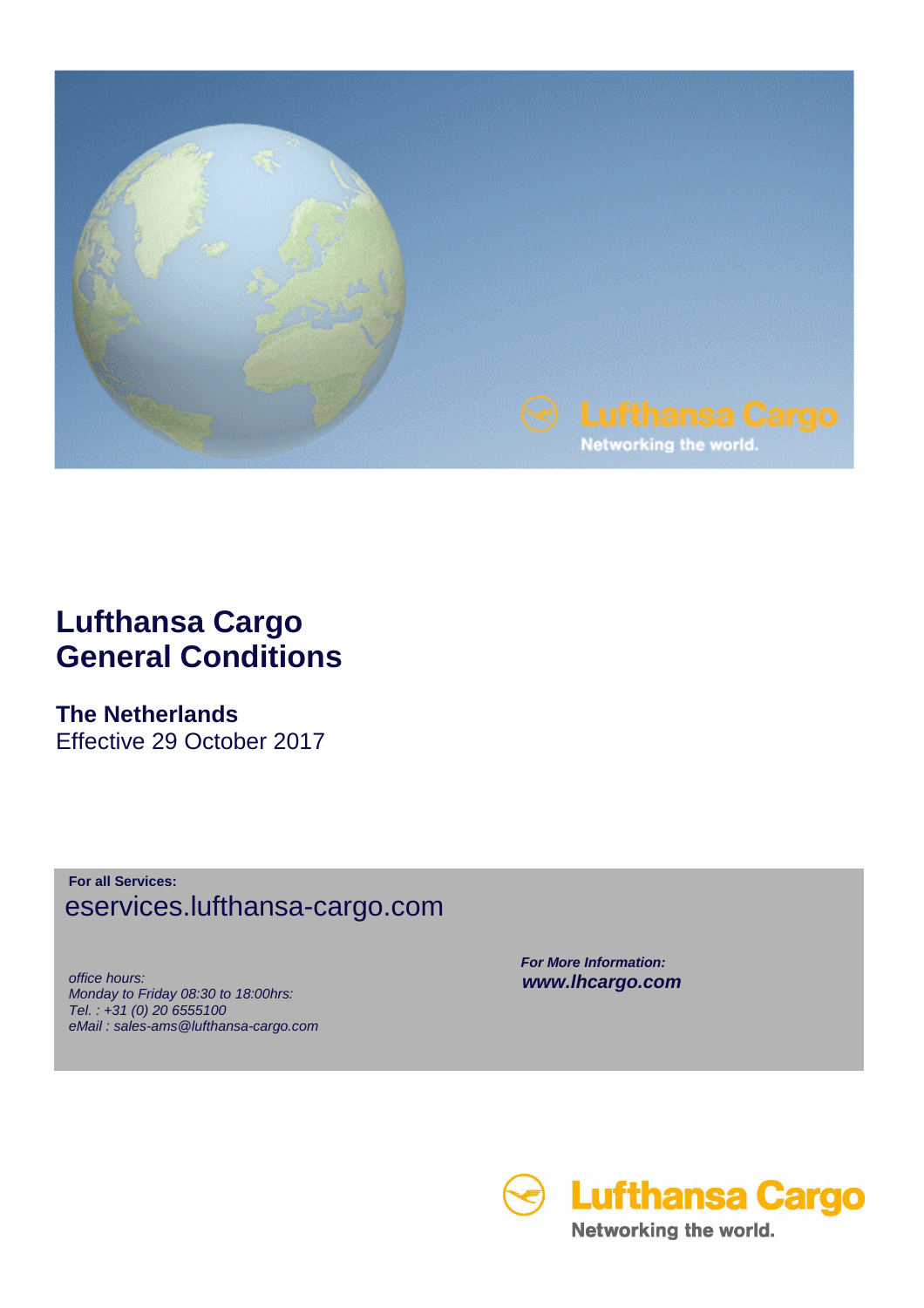**Note: e-Capable consignments below 100K shall be booked through e-Channels only.**

- 1. All rates and fees published are in EURO and replace any previous publication.
- 2. Rates and all information published in this SRS (Standard Rate Sheet) are subject to change without prior notification.
- 3. Rates listed are net/net per kilogram chargeable weight excluding commissions, surcharges, taxes and fees.
- 4. Rates are based on weight/volume ratio 1:6 (kilogram/liter). Different rates may apply for cargo with lower- and/or higher density.
- 5. Rates are valid on LH and joint venture partner capacities only unless otherwise specified.
- 6. Rates to non-published destinations are on request only. Destinations and availability of services (td.Pro,td.Flash) are subject to change without prior notification.
- 7. Rates mentioned on AWB may not undercut the applicable net/net rate. B+K rates not allowed!
- 8. The SRS rates apply to general cargo only. For special cargo rates (e.g. dangerous goods, live animals, perishables, valuable-/vulnerable cargo, human remains, oversized pieces etc.) please refer to the appendix and/or contact your local Lufthansa Cargo representative.
- 9. For each ad hoc-rated shipment, promo or "special offer" the reference number (to be asked for upon booking) must be inserted in the AWB box "Accounting Information"
- 10. If top load is not possible 160cm height for LD and 244 cm for MD will always be calculated.
- 11. Shipments will be charged at the rate valid on the day of confirmed departure.
- 12. For all surcharges the date of AWB issue applies.
- 13. LCAG can only take invoicing disputes into consideration within a period of 6months after the flight date. In case a dispute was made after expiration of this period, LCAG will not take the request into consideration. Every request must be accompanied by a copy of the booking confirmation.
- 14. The SRS is to be treated as confidential and must not be passed to third parties.
- 15. The conditions of carriage specified on the reverse side of the AWB apply. For e-freight business as agreed upon in the IATA multilateral eAWB agreement.
- 16. The exclusive place of jurisdiction is Frankfurt/Main, Germany. The law of the Federal Republic of Germany applies exclusively, without reference to the choice of law provisions thereof (to be adapted only if required by local law).
- 17. Lufthansa Cargo disclaims any liability for typing errors or misprints.

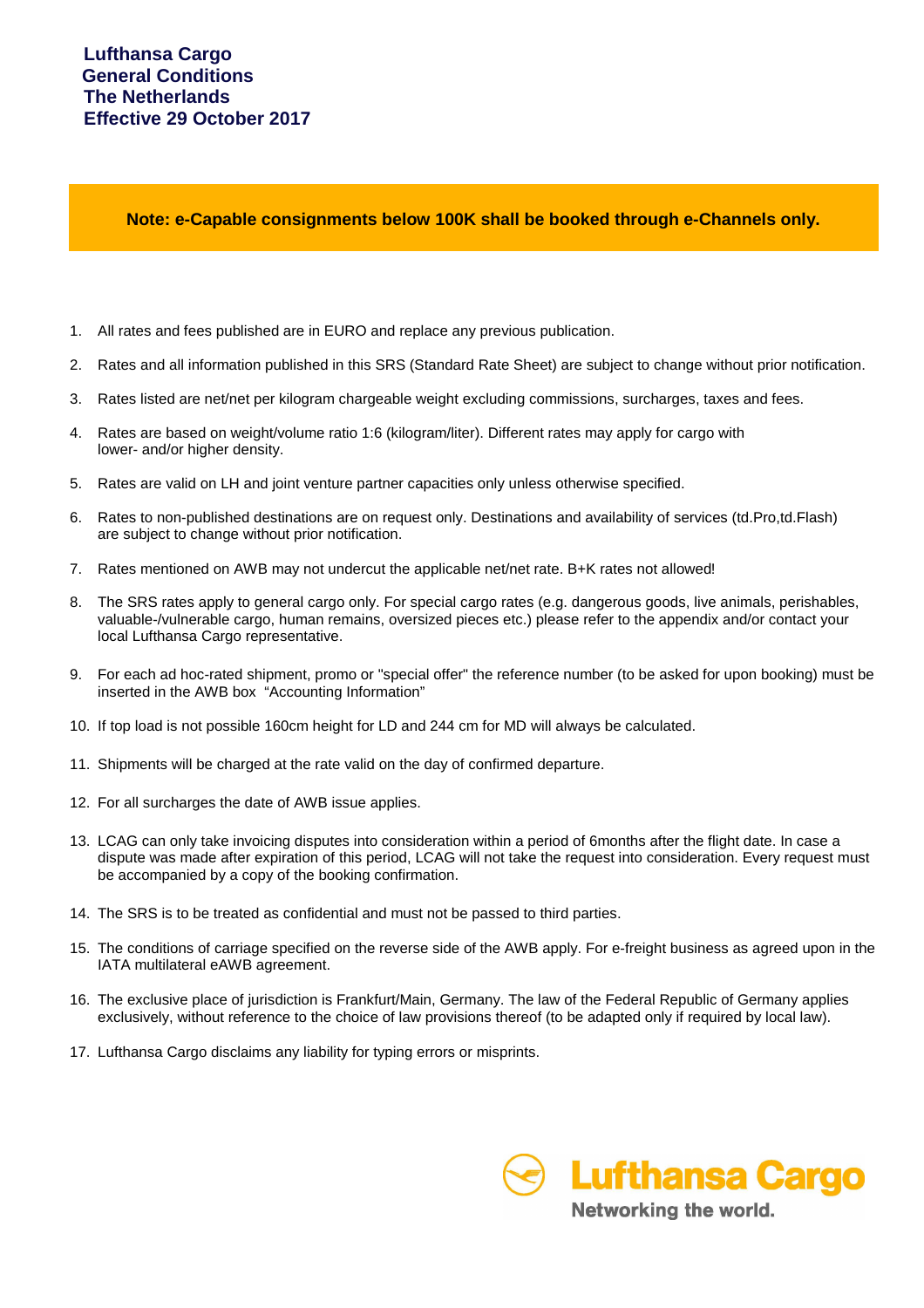**Note: e-Capable consignments below 100K shall be booked through e-Channels only.**

## FEES AND SURCHARGES

- 1. For all amendments on the AWB e.g. shipper's right of disposition (TACT Rules 2.6), rates and/or nature of goods, LCAG will charge a CCA fee of  $\epsilon$  50
- 2. Administration fee: in case LCAG needs to arrange overfly, transit and/or import permits on behalf of shipper, € 500 per AWB will be charged.
- 3. For POD (Proof of delivery) requests a fee of € 30 per AWB will be charged.
- 4. For LC (Landing certificate) requests a fee of € 35 per AWB will be charged.
- 5. A) In case a routing is terminated at any European LCAG Hub, freight charges of € 0,40 all in p/kg are due and an administration fee of € 100 will be charged (storage- and/or special handling charges excluded). B) In case a shipment must be returned ex any European LCAG Hub to the station of origin, freight charges of €1,30 all in p/kg are due and an administration fee of € 100 will be charged (storage- and/or special handling charges excluded.
- 6. HAWB (House Air Waybill) transmission by the forwarder is required for all consolidated shipments worldwide. Following fees apply (AAMS fee): A) € 1 per HAWB for every electronic data transmission.
	- $B$ )  $\in$  12 per HAWB for manual disposal with hardcopies.
- 7. In case of NO SHOW (shipment exceeding 500kgs chargeable weight) or weight reduction (reduction of more than 500kgs chargeable weight) not reported to Lufthansa Cargo prior to latest acceptance time (LAT) a fee of  $\epsilon$  0,10 p/kg chargeable weight will be applied.
- 8. Fees and surcharges as per TACT apply unless stated otherwise.
- 9. Cool/td incident report: a fee of  $\epsilon$  300 applies for requesting a detailed analysis of temperature excursions and the resulting report hereof.
- 10. The following add-on applies for **all shipments <100k (incl.MIN)** not booked or bookable through eChannels: A) General Cargo and Specials other than Dangerous goods: **€ 25** B) Dangerous goods: **€ 50**
- 11. td.Basic: for significant changes to shipment details e.g. change to departure and/or destination station, shipment not delivered or delivered after the contracted LAT (latest acceptance time) or is cancelled, the product or the contracted LAT is changed, the chargeable weight is reduced by more than 25% the booking charge is  $\epsilon$  0,05 p/kg chargeable weight with a minimum of  $\epsilon$  50.

 N.B. changes to the booking parameters after receipt of the booking confirmation or at goods acceptance may lead to reassessment of your shipment.



Networking the world.